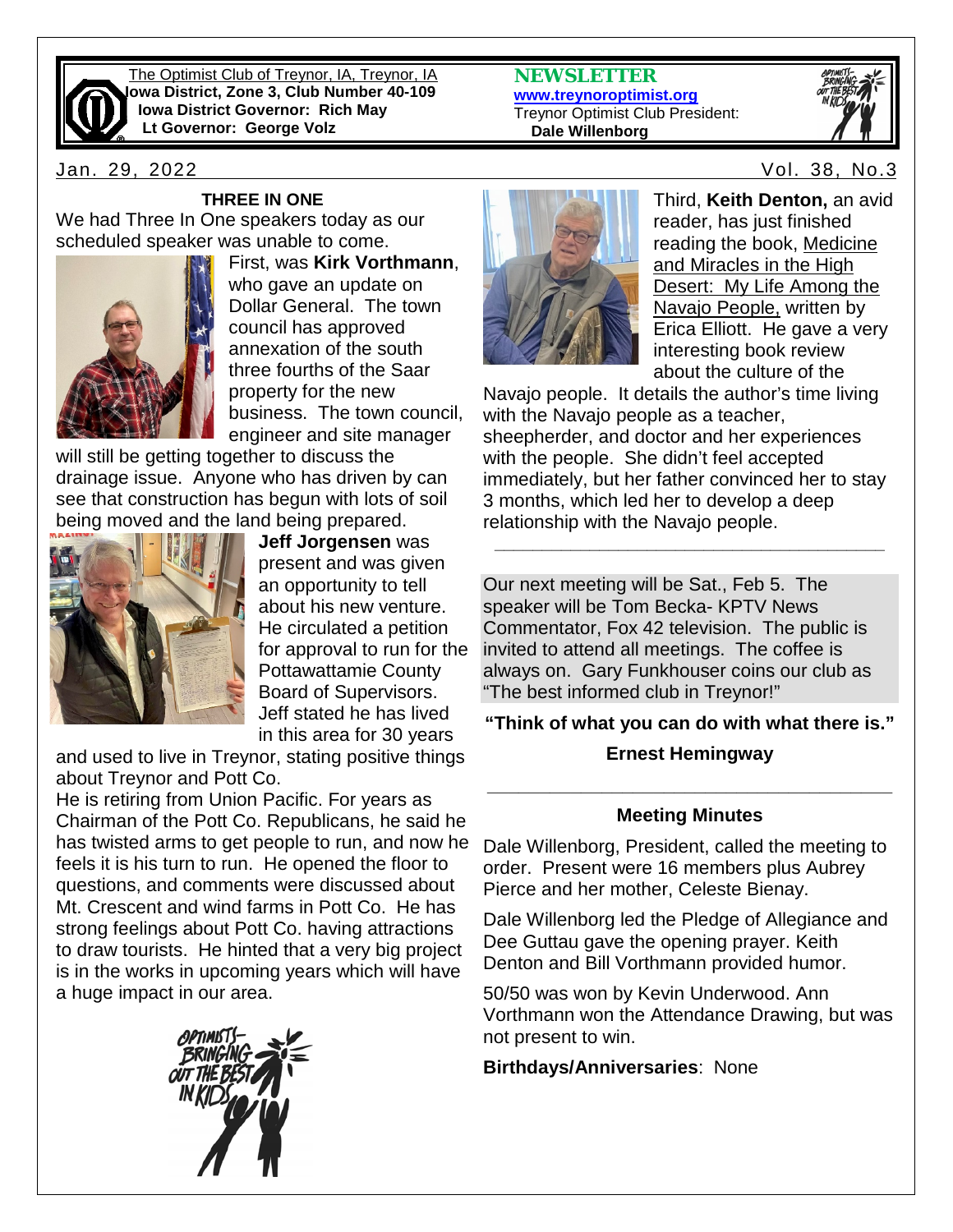# **Bragging Rights: (\$ are used for youth activities)**

- Jeff Jorgensen announced he is running for the Pott Co. Board of Supervisors.
- Bill Vorthmann stated his grandson James has not ever gone out for wrestling until this week. He is a freshman and he got a pin this week.
- Judy Guttau contributed stating all speakers slots are filled for the year with Optimists arranging them except for two which she was certain she would get today with Jeff and Steve C.! (And they agreed!)

# **COMMUNITY:**

• Chad Guttau reported on issues being discussed in the Legislature in Des Moines.

# **BUSINESS:**

• Dale Willenborg stated the art teacher in the elementary is interested in the Optimist kite project and having the students paint the kites. The club voted to buy kites for the  $3<sup>rd</sup>$ ,  $4<sup>th</sup>$ , and  $5<sup>th</sup>$  grade students at Treynor for this project.

A day or two will be picked for flying and others can be invited to attend too if they have their own kite. We also discussed having one or two Omaha Kite Club members attend with big kites.

- Those attending the tour of PACE on Sat., Jan. 15 with the Underwood Club shared about their experience and what was learned.
- Those attending the special event on Feb. 25 at the Belle Terre near Glenwood shared about the wonderful food and fellowship. It's possible this will become an annual event.
- March 19 will be the date for a Volunteer Awards Event in Treynor sponsored by the Treynor Optimists. It will be held at the Treynor Community Building. Various ideas were discussed.
- Dale Willenborg stated that John Klein is applying for a grant for Trees Forever so that five trees can be planted at the school at a cost of \$978 for the trees and mulch.
- **Bill Vorthmann stated that Thrivent** contributed \$250 to buy more flags. Dale Willenborg stated more poles will be needed

this year. We also discussed the red caps for the flag pole holders.

• Can Kennel sorting will be at 3:30 PM Wednesday with Studio Seven – this is a new time stated after the meeting.



**Aubrey Pierce** was present to receive her \$500 Treynor Optimist Scholarship. She is attending Iowa Western Community College in the Nursing School. Her mom was present and is a nurse. Aubrey states she received her CNA during her senior year in high school. Because of COVID, they weren't able to do clinicals in nursing homes so had to just practice on mannequins. Besides IWCC, Aubrey works at the Bergan Hospital in the emergency room. She's quite interested in that field of work.

# **POSITIVE HUMOR**



#### **Calendar**

**Events**<br>Feb 12

- Optimist Day. District Conference Cedar Rapids
	- Feb 28 Club Youth essays due<br>Mar 19 Treynor Volunteer Awar
- Treynor Volunteer Awards Event